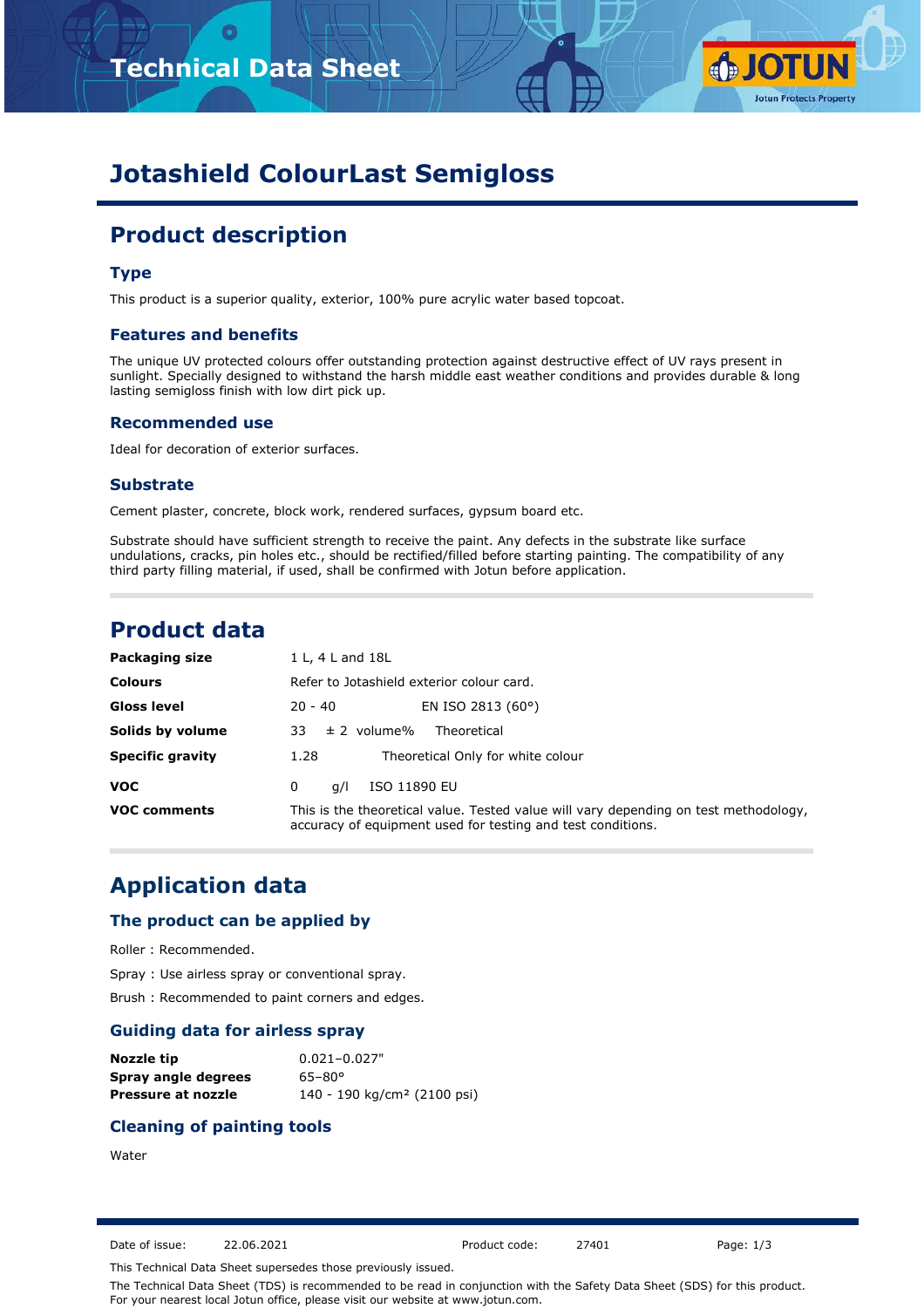

### **Film thickness per coat**

#### **Typical recommended range**

Dry film thickness 35 - 50 µm Wet film thickness 106 - 152 µm Film thickness will vary and are calculated as an average.

Theoretical spreading rate 9.4 - 6.6 m²/l

Spreading rate depends on film thickness applied, type of texture, surface porosity, imperfections, temperature, wastage during painting etc.

Maximum spread rate per coat is obtained at minimum dry film thickness and vice versa.

#### **Thinner**

Water

#### **Dilution**

Maximum 10 %

#### **Conditions during application**

The temperature of the substrate should be minimum 10 °C and at least 3 °C above the dew point of the air, measured in the vicinity of the substrate. Good ventilation is usually required in confined areas to ensure proper drying.

### **Drying times**

Drying times are generally related to air circulation, temperature, film thickness and number of coats, and will be affected correspondingly.

1. Recommended data given is, for recoating with the same generic type of paint.

2. In case of multi-coat application, drying times will be influenced by the number and sequence and by the total thickness of previous coats applied.

3. The surface should be dry and free from any contamination prior to application of the subsequent coat.

| 10 °C.          | 23 °C | 40 °C |
|-----------------|-------|-------|
| 12 h            | 6 h   | 2 h   |
| 16 h            | 8 h   | 4 h   |
| 12 <sub>h</sub> | 6 h   | 2 h   |
|                 |       |       |

## **Directions for use**

## **Surface preparation**

The substrate must be sound, clean, dry and free from dust, oil, grease, laitance etc. All traces of form release agents/curing agents must be removed. A light sanding with suitable abrasive material is recommended before application. Any resulting dust/loose particles must be removed.

#### **Recommended paint system**

### **Primer**

Acrylic Emulsion Primer or Jotashield Alkali Resistant Primer or Jotashield Penetrating Primer : 1 Coat

Date of issue: 22.06.2021 Product code: 27401 Page: 2/3

This Technical Data Sheet supersedes those previously issued.

The Technical Data Sheet (TDS) is recommended to be read in conjunction with the Safety Data Sheet (SDS) for this product. For your nearest local Jotun office, please visit our website at www.jotun.com.